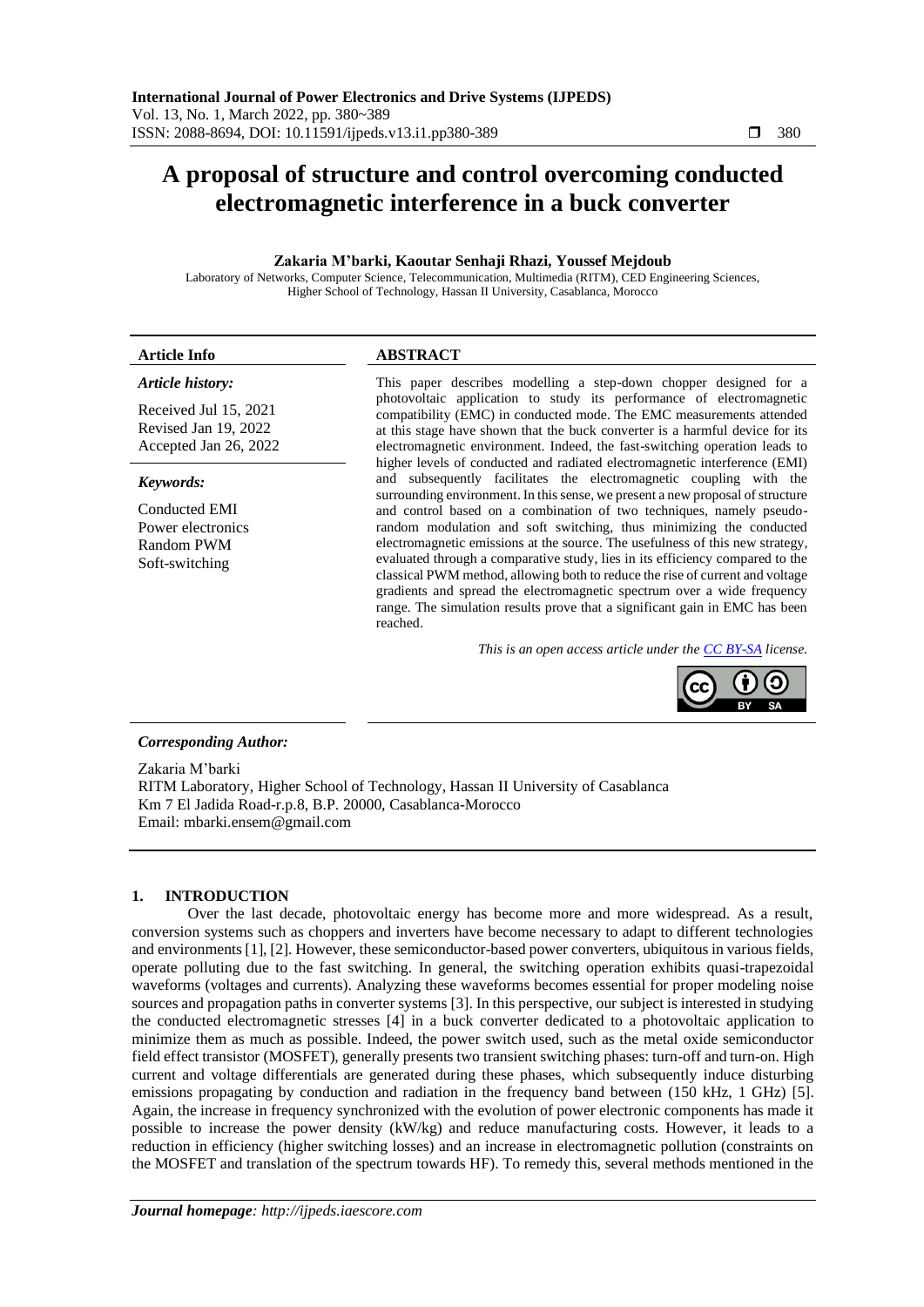literature have been discussed. First of all, the resonant switching method [6], also called soft switching, is occurred either at zero voltage [7] or zero current [8]. The zero-voltage switching quasi-resonant buck converter (ZVS-QRC) is one of the most widely used advanced ZVS schemes. Its principle is to add some extra elements (inductor, capacitor, or diode) to the main switch to overcome the already expected drawbacks of the hard switching method for a conventional buck converter. Thus, the power losses due to switching are considerably reduced on the one hand, and on the other hand, voltage or current gradients are attenuated. That ensures a reduction in conducted electromagnetic interference and subsequently contributes to a good electromagnetic compatibility (EMC) gain.

In the same vein, other solutions have proven to be quite effective, according to previous work dedicated to this field of EMC. The most widely used technique is filtering [9], [10], which reduces or eliminates the EMI noise generated by power converters. However, when size is a significant concern, another option should be to minimize conducted emissions, namely pseudo-random modulation [11]. Its effectiveness lies in how electromagnetic noise levels are reduced while dispersing harmonic energy over a wide frequency range [12], [13]. This method is easy to implement at the control level because the structure of the conversion system is preserved. At this stage, there are two types of implementations: a logic implementation and a digital implementation via specific circuits such as field-programmable gate array (FPGA) and digital signal processing (DSP). In this context, the procedures widely used to produce this type of pseudo-random modulation are mainly focused on the use of a linear feedback shift register (LFSR) [14], a linear congruential generator (LGC) [15], or a chaotic recursive sequence [16], [17].

In order to better meet the EMC standards, a promising approach based on an appropriate combination of pseudo-random modulation and resonant switching techniques has been developed, encompassing the advantages of both techniques already provided. Comparison based on the spectral content of electromagnetic disturbances for different methods shows the effectiveness of this new method compared to the others. The present work studies a DC-DC conversion system used in photovoltaic applications, namely the step-down chopper. As it is a polluting source of its electromagnetic environment, we will mention the different methods to optimize and reduce its electromagnetic emissions, especially those carried out to comply with the prescribed EMC rules [18]. Finally, a brief conclusion is included.

### **2. STUDY & MEASUREMENT OF CONDUCTED DISTURBANCES OF A BUCK CONVERTER**

A static step-down converter of duty cycle α is interposed between the load R\_L and the photovoltaic generator represented by a DC voltage source  $V_{in}$  which is assumed to be a constant input. To study the characteristics of the switches considered for this application, we have chosen a chopper model consisting of a freewheeling diode (HFA25TB60) and a MOSFET transistor (IRFP460) operating at very high frequencies for power applications of the order of 1 KW. The MOSFET is controlled by a logic signal  $V_{GS}$  of fixed frequency (100 kHz) and duty cycle  $\alpha$ =0.5. The latter is generated by the principle of deterministic pulse width modulation (DPWM), i.e., based on a comparison between a reference modulating signal  $V_{ref}$  and a carrier  $V_{tri}$  (Figure 1).



Figure 1. The structure of the serial chopper used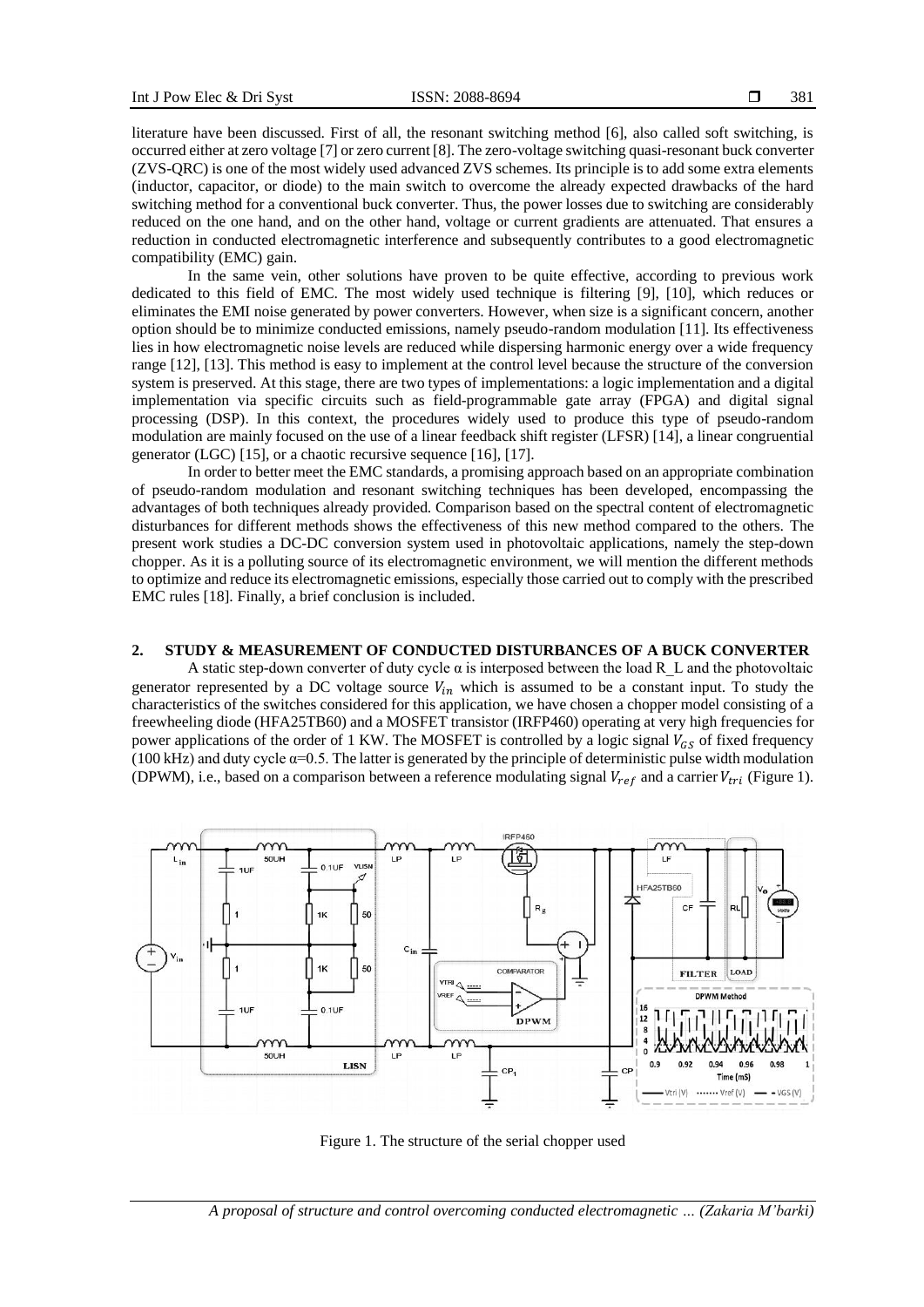The LC output filter of the buck converter is used to limit the maximum current ripple ( $\Delta I_1 = 20\%$ ) in the inductor and the maximum voltage ripple ( $\Delta V_0 = 2\%$ ) across the load (Figure 2). The following expressions give the calculation of the components of this filter:

$$
L_F = \frac{(V_{in} - V_O) \mu T_S}{\Delta l_L}; C_F = \frac{\Delta l_L T_S}{8 \Delta V_O}
$$
 (1)

This buck converter is designed for the following specifications listed in Table 1.



Figure 2. Steady-state waveforms  $(I_L$  and  $V_O$ ) for the serial chopper

EMI are harmful disturbances that affect neighboring electrical circuits due to electromagnetic conduction or electromagnetic radiation from an external source. These disturbances can interrupt or even degrade the actual performance of circuits. EMI is classified into two categories: conducted and radiated. Conducted EMI is caused by physical contact with metallic conductors, while radiated EMI is caused by induction (without physical contact with the conductors). The Figure 3 (a) show the different types of EMI.

In this section, we will only focus on conducted EMIs. In order to be able to quantify them, a measuring device has been developed for this purpose. This instrument, which is prescribed in the EMC standards, is called a line impedance stabilization network "LISN" in Figure 1 and is a tool for measuring conducted EMI [19]; it is similar to a filter that is inserted between the device under test and the network supplying the energy. Its function is to isolate the network on which common mode and differential mode disturbances may exist in Figure 3 (b) from the equipment under test (step down chopper).

![](_page_2_Figure_9.jpeg)

Figure 3. Electromagnetic emissions with (a) EMI classes and (b) principle of measurement of conducted disturbances

## **3. METHODS, SIMULATION RESULTS AND DISCUSSION**

#### **2.1. Soft switching**

Controlled switching of a semiconductor can pose stringent requirements for electromagnetic compatibility. Indeed, conducted emission is considered a significant problem on most conventional power electronics systems. The slight variations in current and voltage that the cell undergoes during the switching phase are fundamental sources of disturbance. In addition, the high frequency of static converters leads to a significant increase in switching losses. This type of switching is called hard switching.

In order to overcome these drawbacks, a combination of power electronics topologies and appropriate switching strategies is proposed. This is achieved by incorporating resonant circuits into conventional converter topologies to create zero voltage switching (ZVS) or zero current switching (ZCS) conditions for semi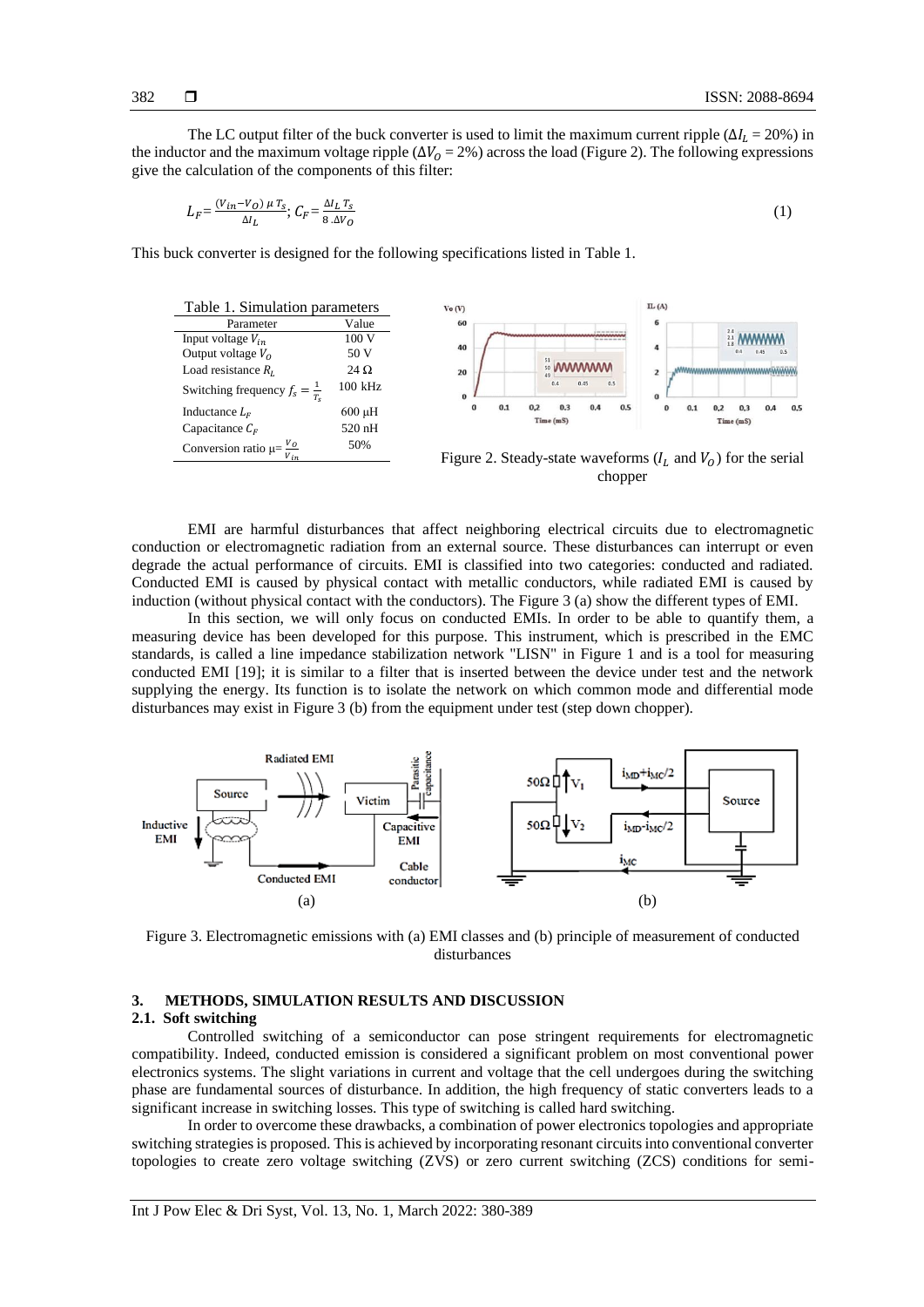conductor switches. This type of switching is called soft switching [20], as opposed to DPWM or so-called hard switching. ZVS and ZCS switching topologies specifically use resonance techniques to force the voltage or current in a semi-conductor switch to zero, thereby eliminating or reducing switching losses. These converters have the same power topologies as conventional hard-switching converters, except that they use an LC resonant circuit around the semi-conductor switches. Depending on the location of the ZVS or ZCS resonant circuit elements, turn-on or turn-off transitions can be created. Typically, in ZCS converters, a resonant inductor placed in series with the semi-conductor switch is used to resonate the current through the switch to zero on opening and limit the  $\frac{di}{dt}$  on closing. Generally, in ZVS converters, a resonant capacitor placed in parallel with the semiconductor switch is used to resonate the voltage across the switch to zero on closure and limit the  $\frac{dv}{dt}$  on opening. In this paper, the focus will be on the ZVS method and its effectiveness in reducing EMIs. The following properties characterize the design of buck quasi-resonant converters operating at zero voltage:

- $-$  Normalized resonance frequency:  $f_n = \frac{f}{f}$  $\frac{f}{f_r}$  with  $f_r = \frac{1}{2 \pi \sqrt{l}}$ 2  $\pi \sqrt{L_R C_R}$
- Normalized characteristic impedance:  $Z_n = \int_{C_n}^{L_R}$  $C_R$
- − Normalized load resistance: Q= $\frac{R_L}{Z_n}$
- $-\text{Consersion ratio}: \mu = \frac{V_{out}}{V_{out}}$  $v_{in}$

Figure 4 shows the schematic of the buck DC/DC converter under study. This schematic which operates on ZVS condition as shown in Figure 4 (a) can be divided into four operating modes as shown in Figure 4 (b), which are dependent on the state of the main switch and the freewheeling diode. It is assumed that the inductance and capacitance of the output filter are much larger than the inductance and capacitance of the resonance, and therefore, the output current and voltage can be considered as pure DC parameters equal to  $I_0$  and  $V_0$ , respectively.

- Mode I 
$$
(0 \le t < t_1)
$$

At the beginning of this mode, the switch S is turned off, diverting the current  $i_{LR}$  into the resonant capacitor  $C_R$ . The voltage across the capacitor, initially zero, begins to charge with a current equal to  $I_0$ . The equivalent circuit in this mode is shown in Figure 4 (b-1) This gives:

$$
V_{CR} = \frac{I_O}{c_R} \mathbf{t} \; ; \; V_D = V_{in} \cdot V_{CR} \tag{2}
$$

The duration of this mode is given by:  $\tau_1 = t_1 = \frac{V_{in} C_R}{I_0}$  $I_0$ 

Mode II  $(t_1 \leq t \leq t_2)$ 

This mode starts when diode D becomes forward biased. During this mode, capacitor  $C_R$  and inductor  $L_R$  together form a resonant circuit, and at the end of this mode, the voltage  $V_{CR}$  attempts to reverse, which causes diode  $D_R$  to conduct. The diode  $D_R$  across the capacitor  $C_R$  prevents the voltage  $V_{CR}$  from becoming negative. The equivalent circuit in this mode is shown in Figure 4 (b-2). These yields:

$$
i_{LR} = I_0 \cos w_r \text{ (t-t1)}; V_{CR} = V_{in} + I_0 Z_n \sin w_r \text{ (t-t1)}; I_0 \ge \frac{V_{in}}{Z_n}
$$
 (3)

The length of this mode is given by:  $\tau_2 = t_2 - t_1 = \frac{1}{w}$  $\frac{1}{w_r}[\pi + \gamma]$  avec  $\gamma = \sin^{-1}(\frac{V_{in}}{Z_n I_s})$  $\frac{v_{in}}{z_n l_0}$ 

 $-$  Mode III  $(t_2 \leq t \leq t_3)$ 

This mode begins as soon as switch S is turned on. The equivalent circuit for this mode is shown in Figure 4 (b-3). During this mode, diode D remains forward biased and conductive. Furthermore, in this mode, the current  $i_{LR}$  increases linearly from  $t_3$  to  $t_4$  until it reaches the value of  $I_0$ . The following equations are obtained:

$$
i_{LR} = \frac{v_{in}}{L_R} \ (t - t_2) - I_0 \cos(\gamma); V_{CR} = 0 \tag{4}
$$

The period of this mode is given by:  $\tau_3 = t_3 - t_2 = \frac{I_0 I_R}{V_{tot}}$  $\frac{0}{v_{in}}$  (1+cos  $\gamma$ ).

 $-$  Mode IV ( $t_3 \le t < T_s$ )

This mode starts when the resonant inductance current  $i_{LR}$  becomes equal to the output current  $I_0$  and, as a result, diode D becomes reverse biased and stops conducting. Therefore, in this mode, only switch S is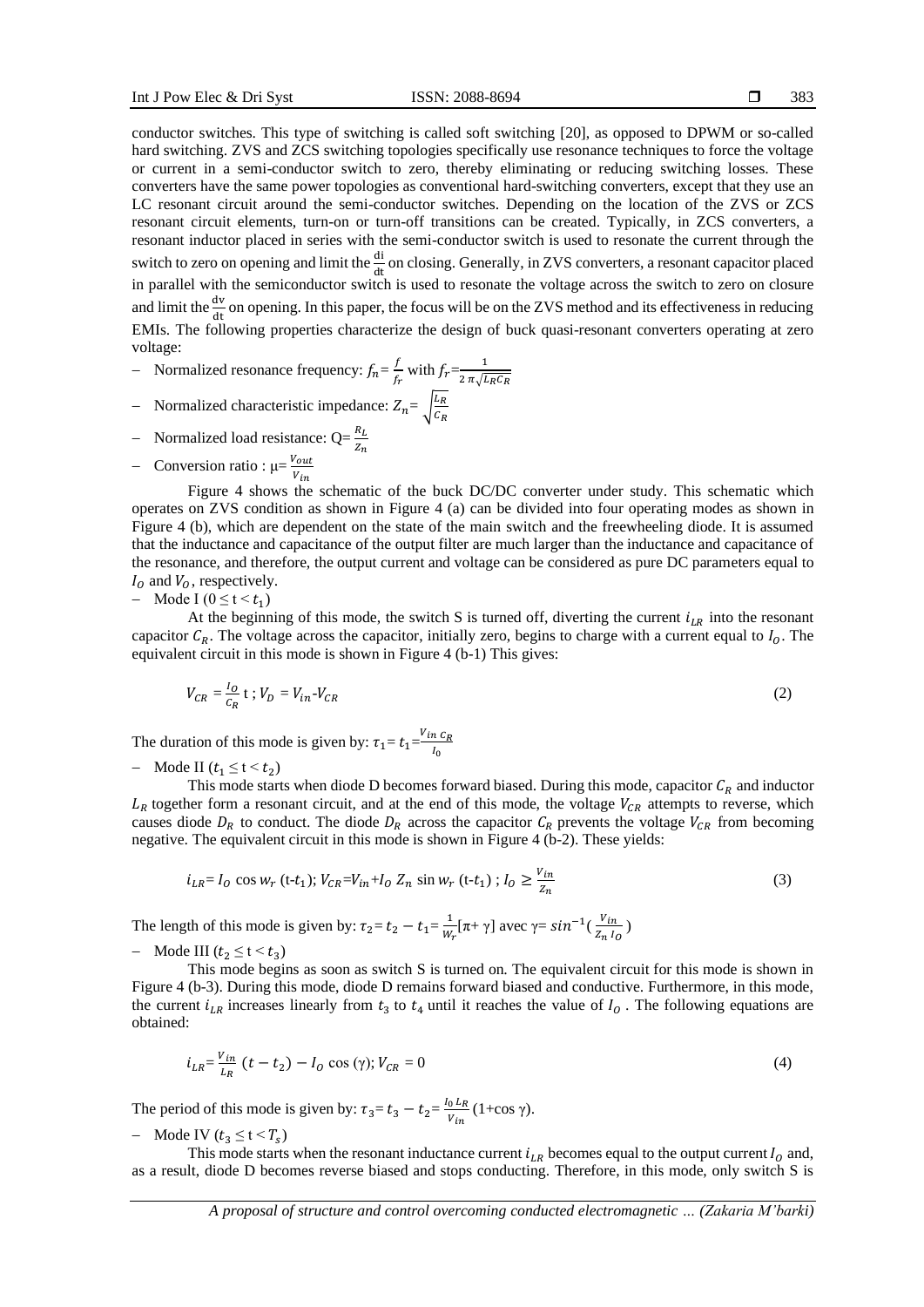conducting and transferring power to the load. The equivalent circuit for this mode is shown in Figure 4 (b-4). The following equations are derived.

$$
i_{LR} = I_0 ; V_D = V_{in}; V_{CR} = 0
$$
\n<sup>(5)</sup>

This mode will end at  $t_4 = T_s$ , and its time length is given by:  $\tau_4 = T_s - \tau_3 - \tau_2 - \tau_1$ 

We will now discuss the simulation results of the switch voltages and currents as shown in Figure 5. The effect of the resonant circuit is manifest on the EMI stresses as the slope of the switch voltage  $V_{DS}$  is well reduced compared to the conventional method as shown in Figure 6, the switching losses are considerably reduced.

![](_page_4_Figure_5.jpeg)

Figure 4. Schematic of the buck quasi-resonant converter operated under with (a) zero voltage switching and (b) its equivalent circuits for operating modes

![](_page_4_Figure_7.jpeg)

Figure 5. Voltage and current for ZVS method

![](_page_4_Figure_9.jpeg)

Figure 6.  $V_{DS}$  Voltage slope for DPWM and ZVS methods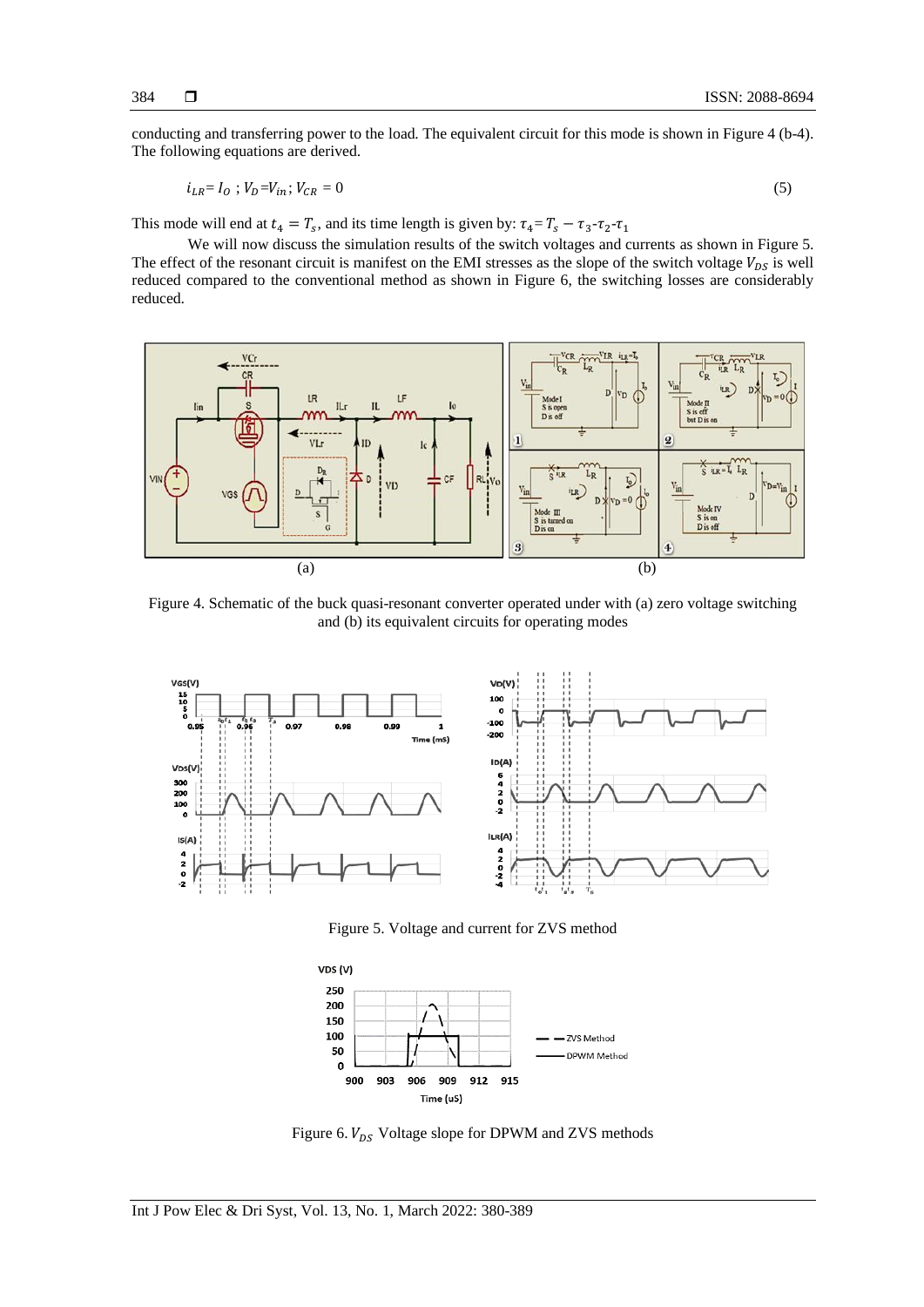By using the concept of energy conservation, we get the expression of the voltage gain:

$$
\mu = 1 - \frac{f_n}{2\pi} \left( \frac{Q}{2\mu} + \pi + \sin^{-1}\left(\frac{Q}{\mu}\right) + \frac{\mu}{Q} \left(1 + \sqrt{1 - \left(\frac{Q}{\mu}\right)^2}\right) \right) \tag{6}
$$

This yields the expression for the duty cycle:

$$
D=1-\frac{f_n}{2\pi}\left(\frac{Q}{\mu}+\pi+\sin^{-1}(\frac{Q}{\mu})\right)
$$
\n<sup>(7)</sup>

The plotting of the conversion ratio  $\mu$  as a function of the normalized frequency is achieved for different loads Q as shown in Figure 7. A numerical analysis method of Newton Raphson has been applied. Here it can be deduced that in the case of the ZVS control, the output voltage depends on the control frequency.

![](_page_5_Figure_7.jpeg)

Figure 7. Conversion ratio characteristic according to the normalized load

Based on the study of the quasi-resonant buck converter in the previous paragraph, the following results can be given, assuming that we take Q=μ=0.5:

The resonant frequency:  $f_r = \frac{3(1+\pi)f_s}{4\pi(1-\mu)}$  $4\pi(1-\mu)$ 

The duty cycle: D= $1\frac{f_n}{f_n}$  $\frac{Jn}{4\pi}(3\pi+2)$ 

These formulas calculate the resonant inductor and capacitor:

$$
L_R = \frac{Z_n}{2\pi f_r}; \ C_R = \frac{1}{2\pi f_r Z_n} \tag{8}
$$

As shown in Table 2 summarizes what has been described above.

| Component                | Normalized value |
|--------------------------|------------------|
| Inductance $LR$          | 39 µH            |
| Capacitance $C_R$        | 15nH             |
| Resonant frequency $f_r$ | 197.75 kHz       |
| Duty cycle D             | $~1.54\%$        |

## Table 2. The buck ZVS-QRC converter parameters

# **2.2. Pseudo random modulation**

Its principle lies in generating a chaotic binary sequence of 0 and 1 (PRBS) from linear feedback shift registers. The theory [21] behind these devices is based on algebraic computation in the Galois body as shown in Figure 8 (a). The resulting binary sequence lasts  $L = (2^N-1)^* T_{CLK}$ . Where N is the toggle number, and  $T_{CLK}$ is the clock period. If N becomes large, then the observation of one of the outputs of the N flip-flops reveals a random series of 1 and 0. The repetition period L is vast, which justifies the name pseudo-random sequence. After that, we take in our work  $f_{CLK}$  =100 kHz and N=8 in Figure 8 (b); thus, we will have a binary sequence of L=255.

This technique will be used to perform a pseudo-random modulation control. A multiplexer whose address input is the random sequence of 0 and 1 will direct two types of input signals of triangular form in the opposite phase to the output, which will be considered a carrier for our control system. Next comes the operation of comparing the reference signal  $V_{ref}$  to this random carrier  $V_p$  to generate the switch control signal as shown in Figure 9.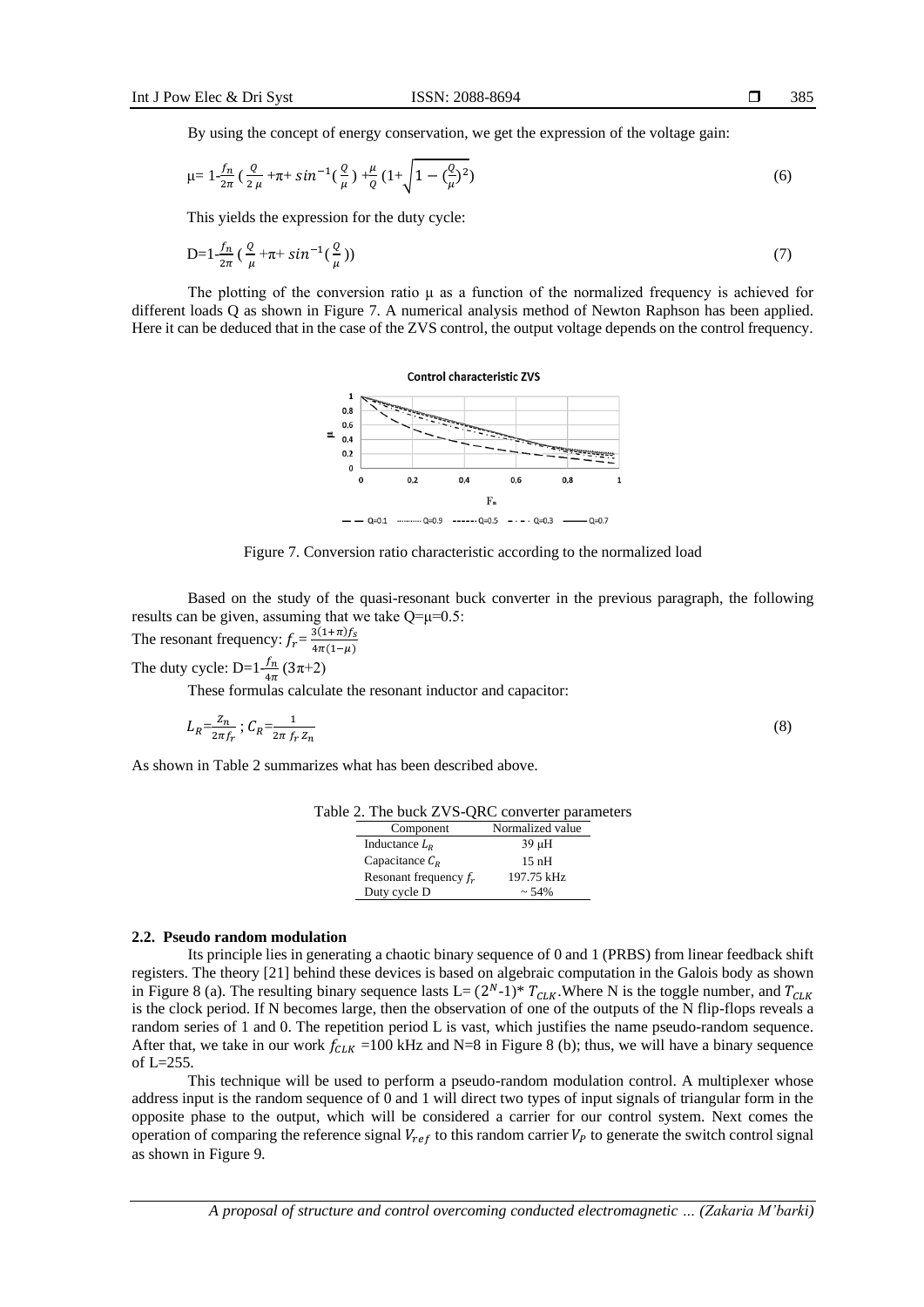This resulting control signal has a pseudo-random pulse position with a constant duty cycle and frequency switching. That is called random pulse position modulation (RPPM) [22], [23]. Simulation analysis of this same signal in the frequency domain via the fast Fourier transform (FFT) enabled us to extract its spectrum and compare it with that derived from the DPWM method (Figure 10). As a result, it is found that

the spectrum of the signal via the pseudo-random modulation method is well-distributed, thus reducing the harmonics peaks compared to the conventional DPWM method, whose spectrum contains odd-numbered harmonics with significant amplitudes.

![](_page_6_Figure_3.jpeg)

Figure 8. Pseudo-random binary sequence (PRBS) with (a) operating model and (b) PRBS generator circuit

![](_page_6_Figure_5.jpeg)

Figure 9. Structure of the control signal generator for RPPM method

![](_page_6_Figure_7.jpeg)

Figure 10. Spectrum of control signal for DPWM and RPPM methods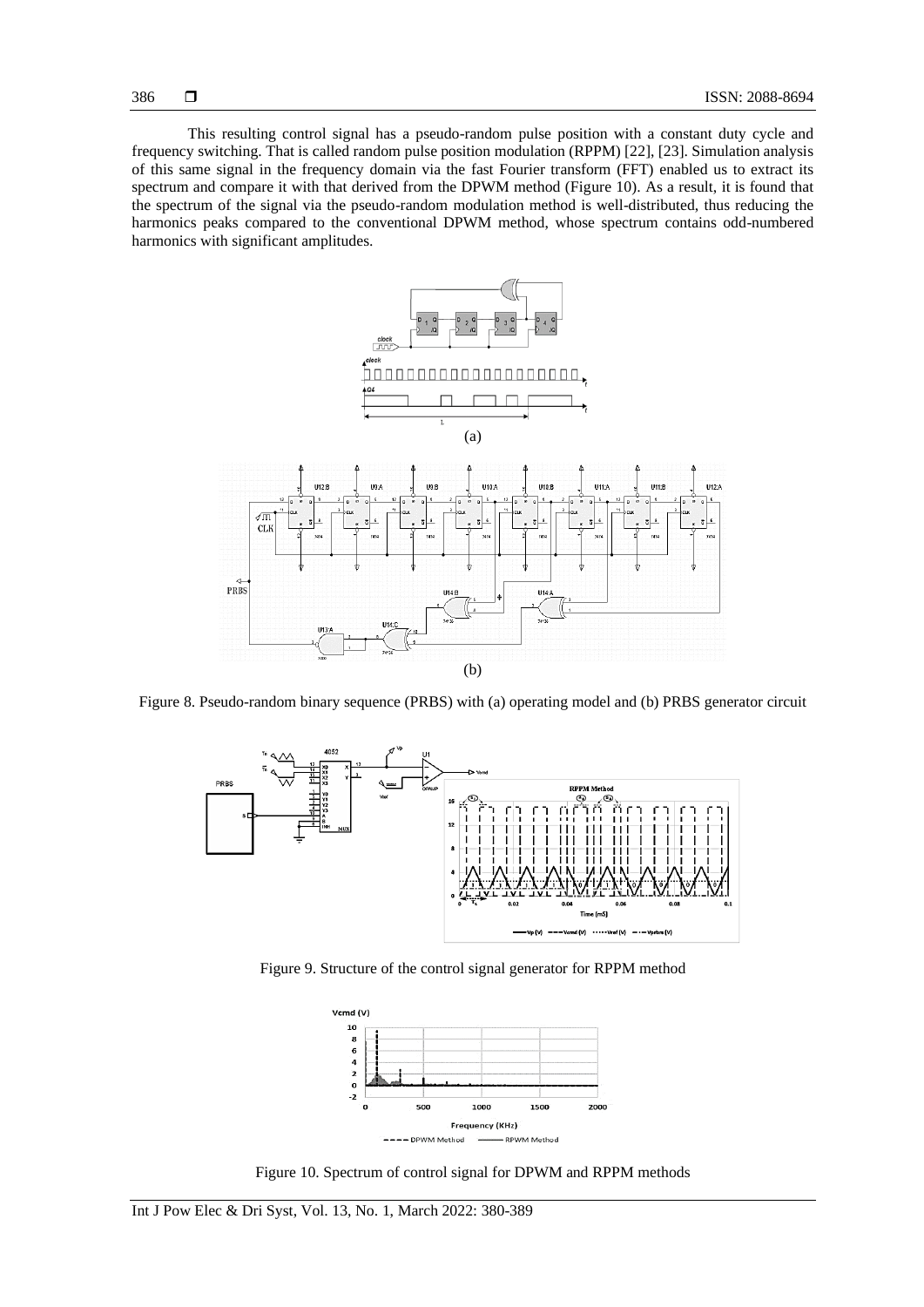## **2.3. Conducted disturbance analysis for the different methods**

This part of research typically aims to quantify EMI in the conducted mode for a buck converter, and this for different approaches already mentioned. We opted for analysis in the time domain [24] instead of the frequency domain [25] for direct modeling of EMI. This simple analysis is performed using circuit simulation software (ISIS PROTEUS, SPICE, and PSIM). The spectrum of disturbances is then obtained by fast Fourier transform (FFT).

Indeed, the voltage measured at the terminals of the LISN is an image that reflects the disturbances in differential and common mode. To analyze it, we will be interested in extracting the spectral content it carries. The scheme we will adopt in the following is shown in Figure 11.

The main objective of the present study is to visualize the impact of these methods, respectively ZVS-Switching and RPPM, on the optimization of conducted electromagnetic emissions in the frequency range between (150 kHz, 30 MHz). Finally, a new method will be proposed that is based on a combination of these methods. By using simulation, the following EMI measurement results were collected in Figure 11.

Figure 11 (a) shows a direct comparison at the frequency spectrum level  $(V_{lism})$  between the two soft and hard switching methods. In the frequency range between (3 MHz, 30 MHz), it is evident that the spectral content of the voltage  $V_{lisn}$  has decreased significantly. In a resonant converter, the master switches turn on and turn off in the ZVS condition, which reduces the switching gradients  $\frac{dv}{dt}$  and  $\frac{di}{dt}$ . As a result, the softswitching converter significantly reduces EMI noise. Hence, it is of primary interest in terms of EMC. We will then analyze Figure 11 (b), which also shows a comparative spectral content of the voltage  $V_{lism}$  between two techniques, i. e., classical PWM (DPWM) and random (RPWM). The pseudo-random modulation employed is based on the randomization of the pulse position (RPPM). It can be seen that the spectral content distribution derived from the latter technique is extended uniformly over a wide frequency band. That will lead to an effective attenuation of harmonic amplitudes; in other words, an EMC gain of approximately 20 dBuV compared to the DPWM technique can be achieved.

Finally, to benefit from the advantages of the two proposed methods, they are combined in a unique technique: The dual method. This method makes it possible to mix the two strategies without altering the level of the output voltage. As shown in Figure 11 (c), we can see that the spectrum is uniformly spread over an extensive frequency band with harmonics whose peaks have significantly been reduced. The results we have identified further explain the usefulness of this process for reducing conducted disturbances in the buck converter system. The EMC measurements show that the levels of conducted EMI are effectively reduced.

![](_page_7_Figure_8.jpeg)

Figure 11. Spectral content of the voltage  $V_{lism}$  for (a) ZVS method, (b) RPPM method, and (c) dual method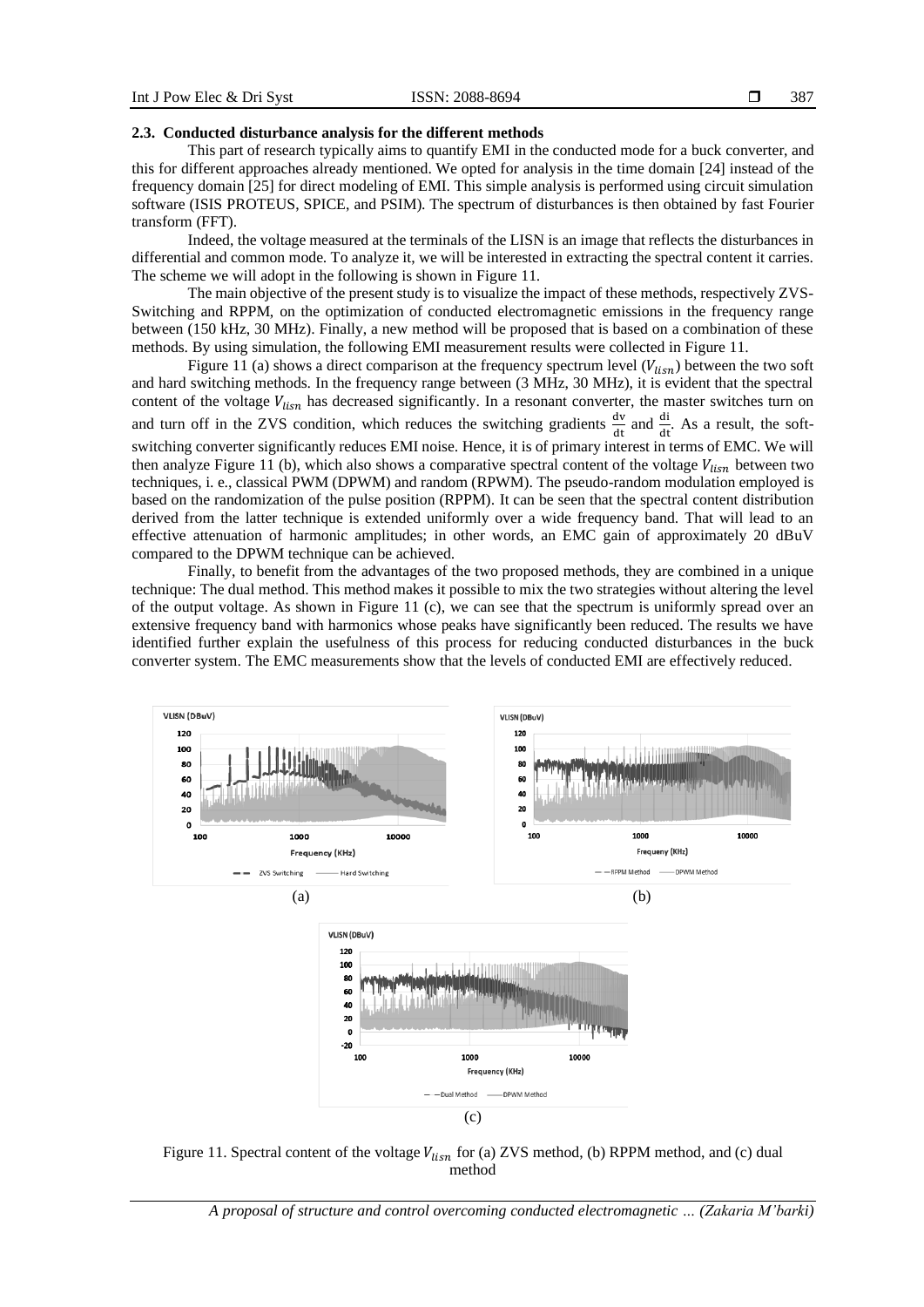## **4. CONCLUSION**

A new technique based on the combination of two methods has been discussed in this paper to reduce the adverse effects of conducted disturbances in static DC-DC converters. The first method uses resonant circuits to smooth the switching of turn on or off, thereby reducing the rate of voltage and the current rise and achieving significant EMC gain. The second is to use pseudo-random control (RPPM), which spreads the power spectrum of disturbances over a wide range of frequencies and thus reduces the amplitudes or peaks of harmonics that come from deterministic PWM control. An evaluation of the effectiveness of this new strategy based on the spectral analysis of conducted EMI has shown that the conducted emissions of the studied device are considerably reduced, and therefore, a meaningful gain in electromagnetic compatibility has been achieved.

### **REFERENCES**

- [1] A. Salman, A. Williams, H. Amjad, M. K. L. Bhatti and M. Saad, "Simplified modeling of a PV panel by using PSIM and its comparison with laboratory test results," *IEEE Global Humanitarian Technology Conference (GHTC)*, 2015, pp. 360-364, doi: 10.1109/GHTC.2015.7343997.
- [2] K. V. G. Raghavendra *et al*., "A Comprehensive Review of DC-DC Converter Topologies and Modulation Strategies with Recent Advances in Solar Photovoltaic Systems," *Electronics*, vol. 9, pp. 1-41, 2019, doi: 10.3390/electronics9010031.
- [3] L. Fakhfakh, A. Alahdal, and A. Ammous, "Fast modeling of conducted EMI phenomena using improved classical models," *Asia-Pacific International Symposium on Electromagnetic Compatibility (APEMC)*, 2016, pp. 549-552, doi: 10.1109/APEMC.2016.7522795.
- [4] A. Farhadi and A. Jalilian, "Modeling and Simulation of Electromagnetic Conducted Emission Due to Power Electronics Converters," *International Conference on Power Electronic, Drives and Energy Systems*, 2006, pp. 1-6, doi: 10.1109/PEDES.2006.344331.
- [5] R. Redl, "Power electronics and electromagnetic compatibility," *PESC Record. 27th Annual IEEE Power Electronics Specialists Conference*, 1996, pp. 15-21 vol.1, doi: 10.1109/PESC.1996.548553.
- [6] F. C. Lee, "High-frequency quasi-resoant converter technologies," *Proceedings of the IEEE*, vol. 76, no. 4, pp. 377-390, 1988, doi: 10.1109/5.4424.
- [7] Y. Yinghua, G. Honglin, W. Xinhua, and T. Jinfei, "Study on Soft Switching Technology to Reduce Electromagnetic Interference of PWM Inverter," *Energy Procedia*, vol. 17, pp. 384-390, 2012, doi: 10.1016/j.egypro.2012.02.110.
- [8] K.-K. Chen, "A Novel Application of Zero-Current-Switching Quasiresonant Buck Converter for Battery Chargers," *Mathematical Problems in Engineering*, vol. 2011, ID. 481208, pp 1-16, 2011, doi: 10.1155/2011/481208.
- [9] J. L. Kotny, T. Duquesne and N. Idir, "Design of EMI filters for DC-DC converter," *IEEE Vehicle Power and Propulsion Conference*, 2010, pp. 1-6, doi: 10.1109/VPPC.2010.5729047.
- [10] W. Chen, W. Zhang, X. Yang, Z. Sheng and Z. Wang, "An Experimental Study of Common- and Differential-Mode Active EMI Filter Compensation Characteristics," *IEEE Transactions on Electromagnetic Compatibility*, vol. 51, no. 3, pp. 683-691, 2009, doi: 10.1109/TEMC.2009.2021258.
- [11] Y. Lim, S. Wi, J. Kim and Y. Jung, "A Pseudorandom Carrier Modulation Scheme," *IEEE Transactions on Power Electronics*, vol. 25, no. 4, pp. 797-805, 2010, doi: 10.1109/TPEL.2009.2035699.
- [12] T. Jarin and P. Subburaj, "Comprehensive Investigation on Harmonic Spreading Effects of SPWM and RPWM Methods," *European Journal of Scientific Research*, vol. 103, no. 2, pp. 296-303, 2013.
- [13] L. Mathe, F. Lungeanu, D. Sera, P. O. Rasmussen and J. K. Pedersen, "Spread Spectrum Modulation by Using Asymmetric-Carrier Random PWM," *IEEE Transactions on Industrial Electronics*, vol. 59, no. 10, pp. 3710-3718, 2012, doi: 10.1109/TIE.2011.2179272.
- [14] V. Krishnakumar, V. Kamaraj and S. Jeevananthan, "Random pulse width modulation for performance improvement of brushless DC motor drive," *IEEE 2nd International Conference on Electrical Energy Systems (ICEES)*, 2014, pp. 157-163, doi: 10.1109/ICEES.2014.6924160.
- [15] K. Kim, Y. Jung and Y. Lim, "A New Hybrid Random PWM Scheme," *IEEE Transactions on Power Electronics*, vol. 24, no. 1, pp. 192-200, 2009, doi: 10.1109/TPEL.2008.2006613.
- [16] H. Li, Z. Li, B. Zhang, F. Wang, N. Tan and W. A. Halang, "Design of Analogue Chaotic PWM for EMI Suppression," *IEEE Transactions on Electromagnetic Compatibility*, vol. 52, no. 4, pp. 1001-1007, 2010, doi: 10.1109/TEMC.2010.2071878.
- [17] P. A. Kumar and N. P. Subramaniam, "Chaotic Triangular Carrier Based Non-Deterministic SPWM Strategy for Voltage Source Inverter Drives," *Indian Journal of Science and Technology*, vol. 8, no. 9, pp. 842-848, 2015, doi: 10.17485/ijst/2015/v8i9/60075.
- [18] F. L. Luo and H. Ye, "Investigation of EMI, EMS and EMC in power DC/DC converters," *The Fifth International Conference on Power Electronics and Drive Systems*, 2003, pp. 572-577 Vol.1, doi: 10.1109/PEDS.2003.1282904.
- [19] S. Zhang, B. Zhang, Q. Lin, E. Takegami, M. Shoyama, and G. Dousoky, "Modeling and Optimization of Impedance Balancing Technique for Common Mode Noise Attenuation in DC-DC Boost Converters," *Electronics*, vol. 9, no. 480, pp. 1-16, 2020, doi: 10.3390/electronics9030480.
- [20] R.W. Erickson and D. Maksimovic, "Fundamentals of Power Electronics Second Edition," *Springer*, pp. 761-802, 2001.
- [21] J. E. Gentel, "Random Number Generation and Monte Carlo Methods," *New York:Springer*, pp. l-28, 2005.
- [22] S. Perumandla, P. P. Upadhyay and A. J. Laxmi, "Fuzzy based random pulse width modulation technique for performance improvement of induction motor," *International Electrical Engineering Congress (iEECON)*, 2017, pp. 1-4, doi: 10.1109/IEECON.2017.8075735.
- [23] Y. Lai, Y. Chang and B. Chen, "Novel Random-Switching PWM Technique With Constant Sampling Frequency and Constant Inductor Average Current for Digitally Controlled Converter," *IEEE Transactions on Industrial Electronics*, vol. 60, no. 8, pp. 3126-3135, 2013, doi: 10.1109/TIE.2012.2201436.
- [24] L. Fakhfakh and A. Ammous, "New simplified model for predicting conducted EMI in DC/DC converters," *Electrical Engineering*, vol. 99, no. 3, pp. 1087-1097, 2017.
- [25] B. Nassireddine, B. Abdelber, C. Nawel, D. Abdelkader and B. Soufyane, "Conducted EMI Prediction in DC/DC Converter Using Frequency Domain Approach," *International Conference on Electrical Sciences and Technologies in Maghreb (CISTEM)*, 2018, pp. 1-6, doi: 10.1109/CISTEM.2018.8613398.